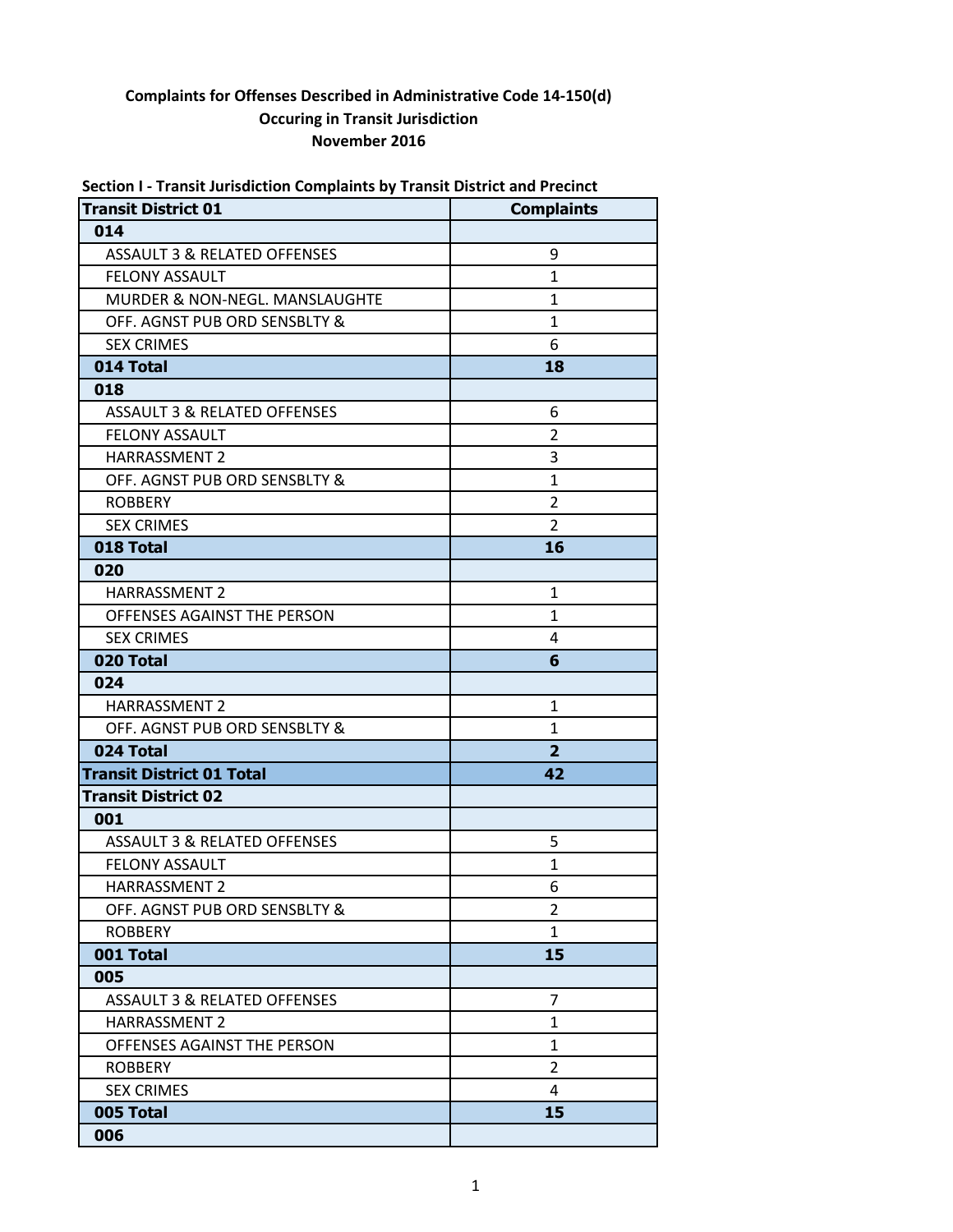| <b>ASSAULT 3 &amp; RELATED OFFENSES</b> | 1              |
|-----------------------------------------|----------------|
| <b>HARRASSMENT 2</b>                    | $\mathbf{1}$   |
| <b>ROBBERY</b>                          | $\mathbf{1}$   |
| 006 Total                               | 3              |
| 013                                     |                |
| ASSAULT 3 & RELATED OFFENSES            | $\overline{2}$ |
| <b>FELONY ASSAULT</b>                   | $\mathbf{1}$   |
| <b>HARRASSMENT 2</b>                    | $\mathbf{1}$   |
| <b>ROBBERY</b>                          | $\overline{2}$ |
| 013 Total                               | 6              |
| 014                                     |                |
| <b>ASSAULT 3 &amp; RELATED OFFENSES</b> | 4              |
| HARRASSMENT 2                           | 4              |
| OFF. AGNST PUB ORD SENSBLTY &           | $\mathbf{1}$   |
| <b>SEX CRIMES</b>                       | $\overline{2}$ |
| 014 Total                               | 11             |
| <b>Transit District 02 Total</b>        | 50             |
| <b>Transit District 03</b>              |                |
| 024                                     |                |
| <b>ASSAULT 3 &amp; RELATED OFFENSES</b> | 3              |
| HARRASSMENT 2                           | 3              |
| <b>SEX CRIMES</b>                       | $\overline{2}$ |
| 024 Total                               | 8              |
| 026                                     |                |
| ASSAULT 3 & RELATED OFFENSES            | 2              |
| <b>FELONY ASSAULT</b>                   | 3              |
| <b>ROBBERY</b>                          | $\overline{2}$ |
| <b>SEX CRIMES</b>                       | $\overline{2}$ |
| 026 Total                               | 9              |
| 028                                     |                |
| <b>ASSAULT 3 &amp; RELATED OFFENSES</b> | $\overline{2}$ |
| <b>SEX CRIMES</b>                       | 1              |
| 028 Total                               | 3              |
| 030                                     |                |
| <b>ROBBERY</b>                          | 2              |
| 030 Total                               | $\overline{2}$ |
| 032                                     |                |
| ASSAULT 3 & RELATED OFFENSES            | 1              |
| 032 Total                               | $\mathbf{1}$   |
| 033                                     |                |
| HARRASSMENT 2                           | 1              |
| <b>ROBBERY</b>                          | 1              |
| <b>SEX CRIMES</b>                       | $\mathbf{1}$   |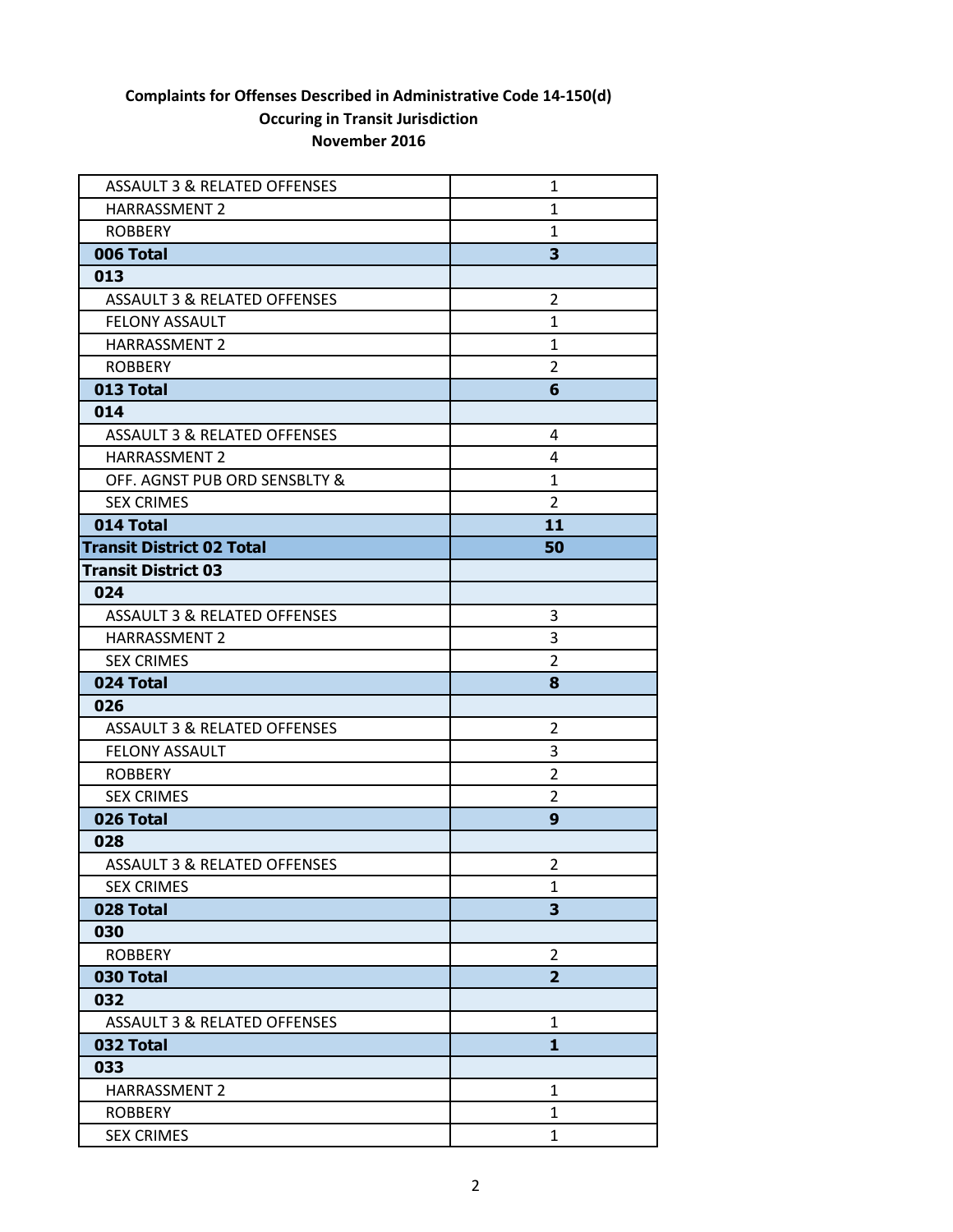| 033 Total                               | 3                       |
|-----------------------------------------|-------------------------|
| 034                                     |                         |
| ASSAULT 3 & RELATED OFFENSES            | $\overline{2}$          |
| 034 Total                               | $\overline{2}$          |
| 044                                     |                         |
| <b>HARRASSMENT 2</b>                    | $\mathbf{1}$            |
| 044 Total                               | 1                       |
| 050                                     |                         |
| <b>ROBBERY</b>                          | 1                       |
| 050 Total                               | $\mathbf{1}$            |
| <b>Transit District 03 Total</b>        | 30                      |
| <b>Transit District 04</b>              |                         |
| 005                                     |                         |
| <b>ASSAULT 3 &amp; RELATED OFFENSES</b> | 1                       |
| 005 Total                               | $\mathbf{1}$            |
| 006                                     |                         |
| <b>HARRASSMENT 2</b>                    | 1                       |
| 006 Total                               | $\mathbf{1}$            |
| 007                                     |                         |
| ASSAULT 3 & RELATED OFFENSES            | 1                       |
| <b>HARRASSMENT 2</b>                    | 2                       |
| 007 Total                               | 3                       |
| 009                                     |                         |
| <b>ASSAULT 3 &amp; RELATED OFFENSES</b> | 1                       |
| 009 Total                               | 1                       |
| 013                                     |                         |
| <b>ASSAULT 3 &amp; RELATED OFFENSES</b> | 3                       |
| OFF. AGNST PUB ORD SENSBLTY &           | 3                       |
| <b>SEX CRIMES</b>                       | 3                       |
| 013 Total                               | 9                       |
| 014                                     |                         |
| <b>ASSAULT 3 &amp; RELATED OFFENSES</b> | 2                       |
| <b>FELONY ASSAULT</b>                   | 1                       |
| <b>SEX CRIMES</b>                       | $\mathbf{1}$            |
| 014 Total                               | $\overline{\mathbf{4}}$ |
| 017                                     |                         |
| <b>ASSAULT 3 &amp; RELATED OFFENSES</b> | 1                       |
| <b>HARRASSMENT 2</b>                    | $\overline{2}$          |
| OFFENSES AGAINST THE PERSON             | 1                       |
| <b>SEX CRIMES</b>                       | 4                       |
| 017 Total                               | 8                       |
| 019                                     |                         |
| ASSAULT 3 & RELATED OFFENSES            | 1                       |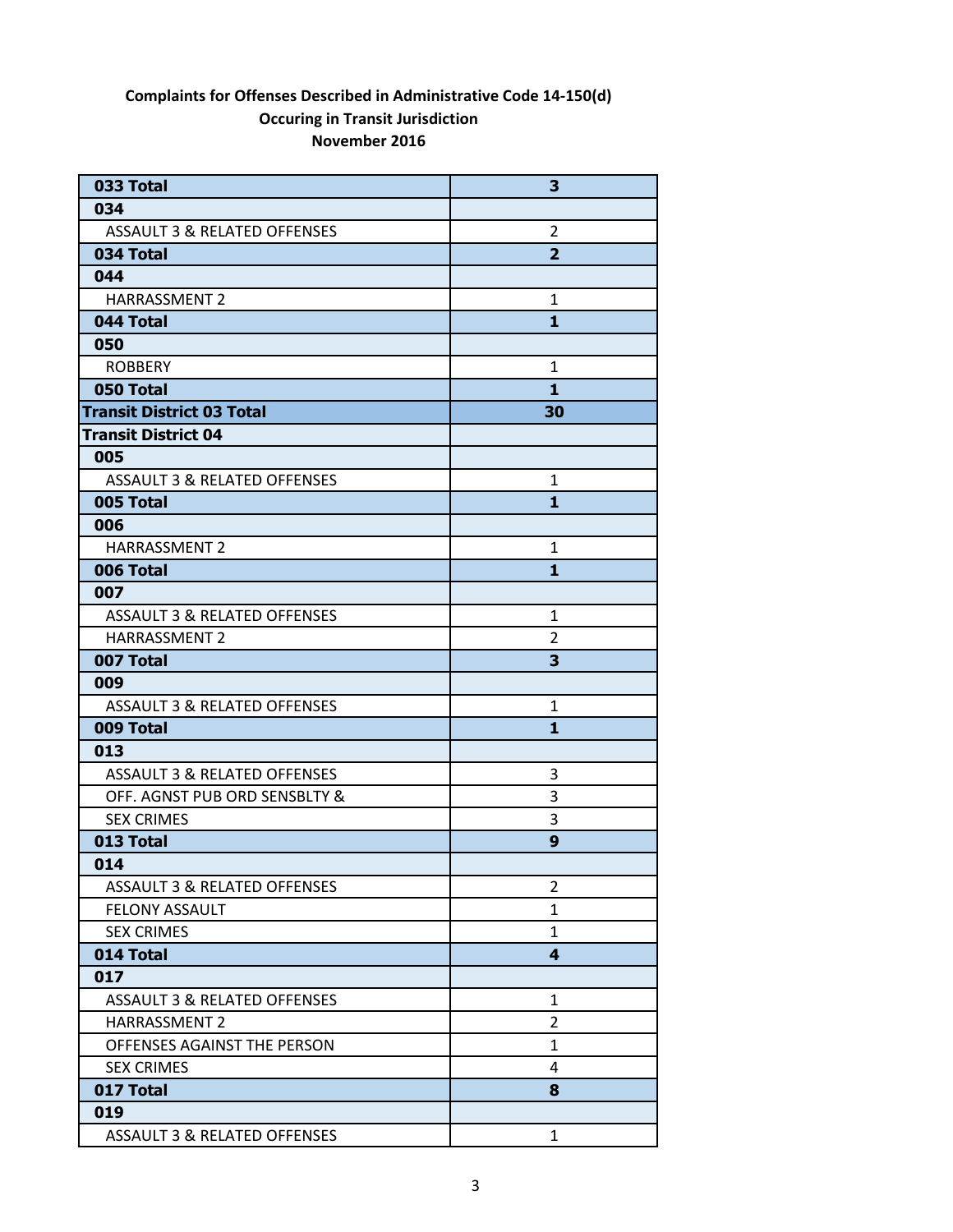| <b>HARRASSMENT 2</b>                    | 1              |
|-----------------------------------------|----------------|
| <b>SEX CRIMES</b>                       | 3              |
| 019 Total                               | 5              |
| 023                                     |                |
| <b>ASSAULT 3 &amp; RELATED OFFENSES</b> | 3              |
| 023 Total                               | 3              |
| 025                                     |                |
| <b>ASSAULT 3 &amp; RELATED OFFENSES</b> | 1              |
| <b>FELONY ASSAULT</b>                   | $\mathbf{1}$   |
| 025 Total                               | $\overline{2}$ |
| <b>Transit District 04 Total</b>        | 37             |
| <b>Transit District 11</b>              |                |
| 040                                     |                |
| <b>ASSAULT 3 &amp; RELATED OFFENSES</b> | 3              |
| <b>FELONY ASSAULT</b>                   | $\mathbf{1}$   |
| <b>HARRASSMENT 2</b>                    | 1              |
| 040 Total                               | 5              |
| 044                                     |                |
| <b>ASSAULT 3 &amp; RELATED OFFENSES</b> | 4              |
| <b>FELONY ASSAULT</b>                   | $\mathbf{1}$   |
| <b>HARRASSMENT 2</b>                    | 3              |
| OFF. AGNST PUB ORD SENSBLTY &           | $\mathbf{1}$   |
| <b>ROBBERY</b>                          | 3              |
| 044 Total                               | 12             |
| 046                                     |                |
| <b>HARRASSMENT 2</b>                    | 2              |
| <b>SEX CRIMES</b>                       | $\mathbf{1}$   |
| 046 Total                               | 3              |
| 052                                     |                |
| ASSAULT 3 & RELATED OFFENSES            | 1              |
| <b>FELONY ASSAULT</b>                   | 5              |
| <b>HARRASSMENT 2</b>                    | 1              |
| OFF. AGNST PUB ORD SENSBLTY &           | 2              |
| 052 Total                               | 9              |
| <b>Transit District 11 Total</b>        | 29             |
| <b>Transit District 12</b>              |                |
| 040                                     |                |
| <b>ASSAULT 3 &amp; RELATED OFFENSES</b> | 3              |
| <b>FELONY ASSAULT</b>                   | $\mathbf{1}$   |
| <b>HARRASSMENT 2</b>                    | $\mathbf{1}$   |
| OFF. AGNST PUB ORD SENSBLTY &           | $\mathbf{1}$   |
| <b>ROBBERY</b>                          | 3              |
| 040 Total                               | 9              |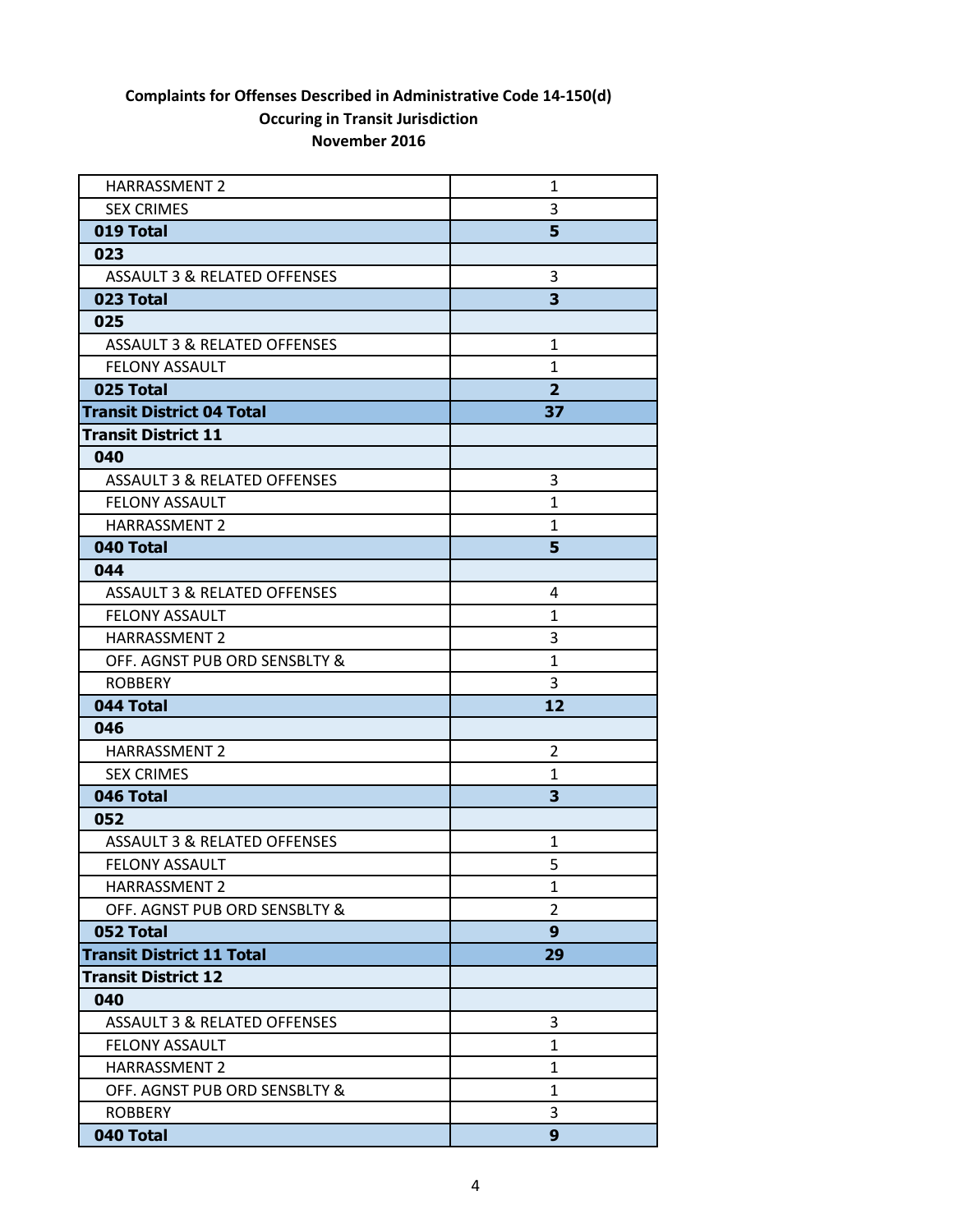| 041                                     |                |
|-----------------------------------------|----------------|
| ASSAULT 3 & RELATED OFFENSES            | $\mathbf{1}$   |
| 041 Total                               | $\mathbf{1}$   |
| 045                                     |                |
| <b>SEX CRIMES</b>                       | $\mathbf{1}$   |
| 045 Total                               | $\mathbf{1}$   |
| 047                                     |                |
| ASSAULT 3 & RELATED OFFENSES            | 1              |
| 047 Total                               | $\mathbf{1}$   |
| 048                                     |                |
| <b>ASSAULT 3 &amp; RELATED OFFENSES</b> | 1              |
| <b>HARRASSMENT 2</b>                    | $\mathbf{1}$   |
| 048 Total                               | $\overline{2}$ |
| 049                                     |                |
| <b>ASSAULT 3 &amp; RELATED OFFENSES</b> | $\mathbf{1}$   |
| <b>HARRASSMENT 2</b>                    | $\mathbf{1}$   |
| 049 Total                               | $\overline{2}$ |
| <b>Transit District 12 Total</b>        | 16             |
| <b>Transit District 20</b>              |                |
| 102                                     |                |
| <b>ASSAULT 3 &amp; RELATED OFFENSES</b> | 3              |
| <b>HARRASSMENT 2</b>                    | $\mathbf{1}$   |
| 102 Total                               | 4              |
| 103                                     |                |
| <b>ASSAULT 3 &amp; RELATED OFFENSES</b> | 1              |
| <b>ROBBERY</b>                          | $\mathbf{1}$   |
| 103 Total                               | $\overline{2}$ |
| 107                                     |                |
| <b>HARRASSMENT 2</b>                    | 3              |
| 107 Total                               | 3              |
| 108                                     |                |
| <b>ASSAULT 3 &amp; RELATED OFFENSES</b> | 2              |
| FELONY ASSAULT                          | 1              |
| HARRASSMENT 2                           | $\overline{2}$ |
| OFFENSES AGAINST THE PERSON             | $\mathbf{1}$   |
| <b>SEX CRIMES</b>                       | $\mathbf{1}$   |
| 108 Total                               | $\overline{z}$ |
| 110                                     |                |
| <b>HARRASSMENT 2</b>                    | 1              |
| 110 Total                               | $\mathbf{1}$   |
| 112                                     |                |
| <b>ASSAULT 3 &amp; RELATED OFFENSES</b> | 2              |
| <b>FELONY ASSAULT</b>                   | 3              |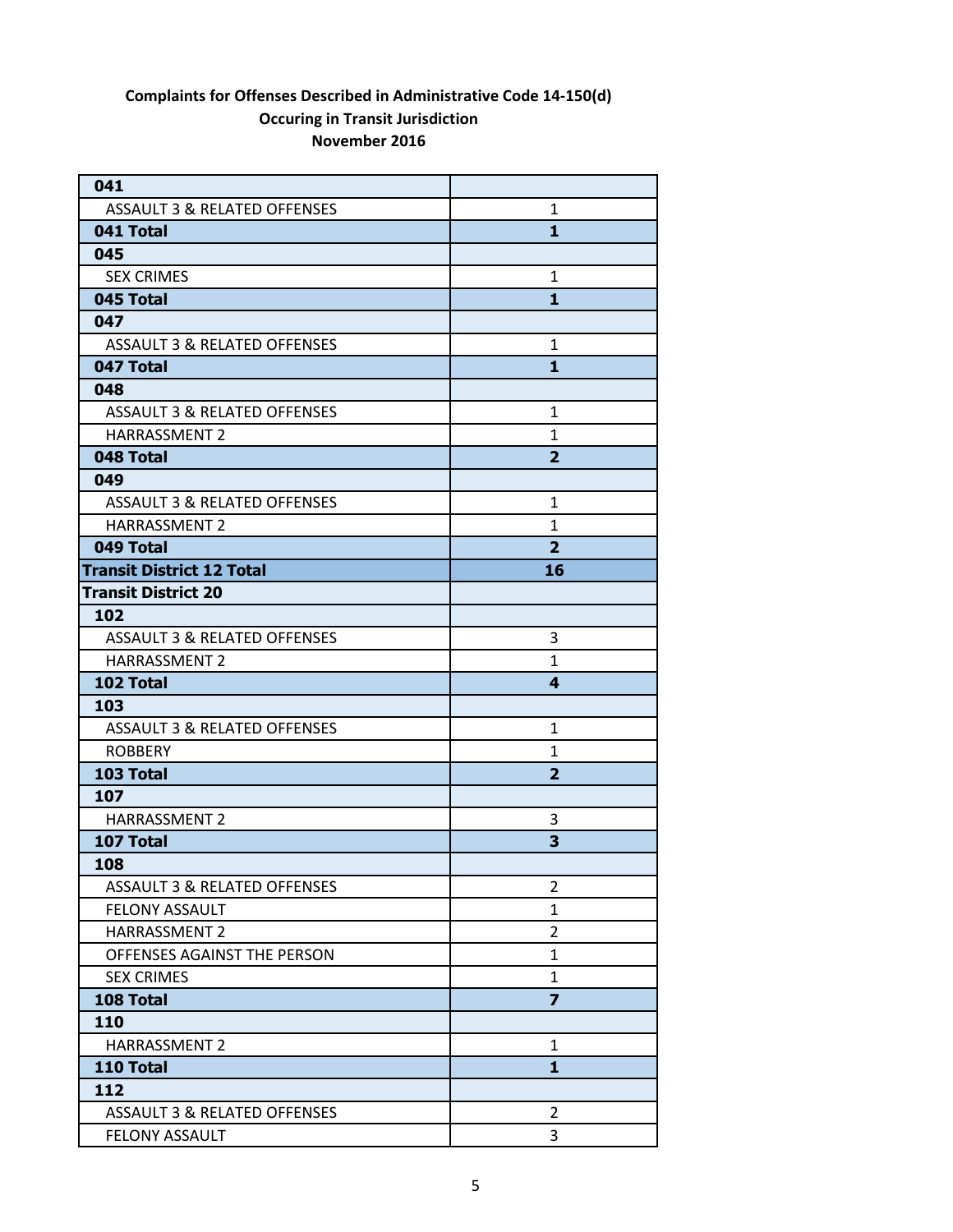| <b>HARRASSMENT 2</b>                    | 4              |
|-----------------------------------------|----------------|
| 112 Total                               | 9              |
| 114                                     |                |
| OFFENSES AGAINST THE PERSON             | 3              |
| 114 Total                               | 3              |
| 115                                     |                |
| <b>ASSAULT 3 &amp; RELATED OFFENSES</b> | $\mathbf{1}$   |
| <b>FELONY ASSAULT</b>                   | $\mathbf{1}$   |
| <b>HARRASSMENT 2</b>                    | $\mathbf{1}$   |
| OFFENSES AGAINST THE PERSON             | $\mathbf{1}$   |
| 115 Total                               | 4              |
| <b>Transit District 20 Total</b>        | 33             |
| <b>Transit District 23</b>              |                |
| 100                                     |                |
| <b>ASSAULT 3 &amp; RELATED OFFENSES</b> | $\mathbf 1$    |
| 100 Total                               | 1              |
| 101                                     |                |
| <b>ASSAULT 3 &amp; RELATED OFFENSES</b> | 1              |
| 101 Total                               | $\mathbf{1}$   |
| 106                                     |                |
| <b>ASSAULT 3 &amp; RELATED OFFENSES</b> | 1              |
| <b>FELONY ASSAULT</b>                   | $\mathbf{1}$   |
| <b>ROBBERY</b>                          | 1              |
| 106 Total                               | 3              |
| <b>Transit District 23 Total</b>        | 5              |
| <b>Transit District 30</b>              |                |
| 066                                     |                |
| <b>SEX CRIMES</b>                       | $\mathbf{1}$   |
| 066 Total                               | 1              |
| 072                                     |                |
| <b>SEX CRIMES</b>                       | $\mathbf{1}$   |
| 072 Total                               | 1              |
| 078                                     |                |
| <b>FELONY ASSAULT</b>                   | $\mathbf{1}$   |
| <b>HARRASSMENT 2</b>                    | $\overline{2}$ |
| OFF. AGNST PUB ORD SENSBLTY &           | $\mathbf{1}$   |
| <b>ROBBERY</b>                          | 1              |
| 078 Total                               | 5              |
| 079                                     |                |
| <b>ASSAULT 3 &amp; RELATED OFFENSES</b> | $\mathbf{1}$   |
| <b>ROBBERY</b>                          | $\mathbf{1}$   |
| 079 Total                               | $\overline{2}$ |
| 084                                     |                |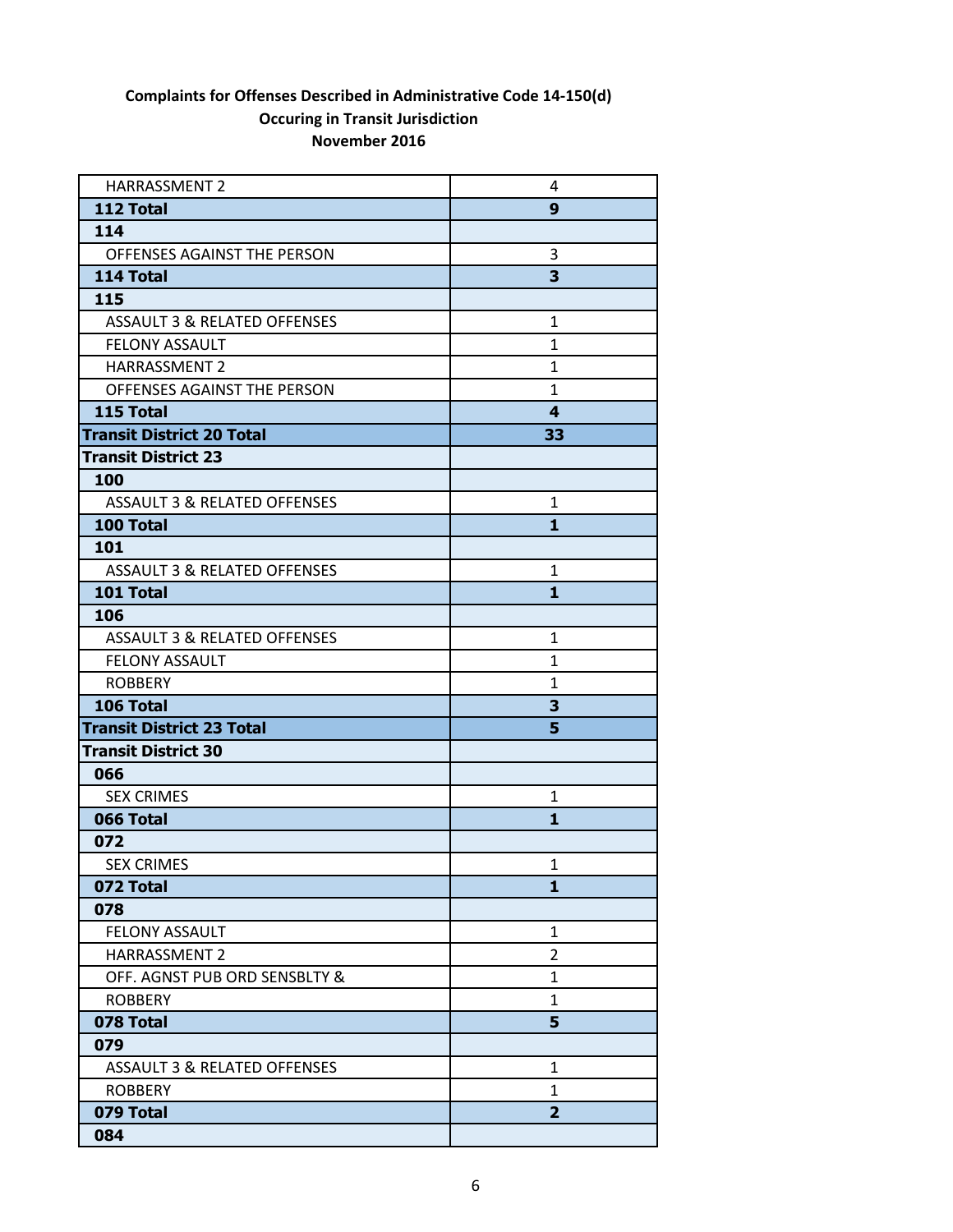| <b>ASSAULT 3 &amp; RELATED OFFENSES</b> | 6              |
|-----------------------------------------|----------------|
| <b>HARRASSMENT 2</b>                    | 1              |
| OFF. AGNST PUB ORD SENSBLTY &           | $\mathbf{1}$   |
| <b>ROBBERY</b>                          | $\mathbf{1}$   |
| <b>SEX CRIMES</b>                       | 4              |
| 084 Total                               | 13             |
| 088                                     |                |
| <b>FELONY ASSAULT</b>                   | 1              |
| 088 Total                               | $\mathbf{1}$   |
| 094                                     |                |
| <b>ASSAULT 3 &amp; RELATED OFFENSES</b> | 1              |
| 094 Total                               | $\mathbf{1}$   |
| <b>Transit District 30 Total</b>        | 24             |
| <b>Transit District 32</b>              |                |
| 067                                     |                |
| <b>ROBBERY</b>                          | 1              |
| 067 Total                               | 1              |
| 070                                     |                |
| OFF. AGNST PUB ORD SENSBLTY &           | 1              |
| 070 Total                               | $\mathbf{1}$   |
| 071                                     |                |
| <b>ASSAULT 3 &amp; RELATED OFFENSES</b> | $\mathbf{1}$   |
| <b>SEX CRIMES</b>                       | 2              |
| 071 Total                               | 3              |
| 077                                     |                |
| <b>ASSAULT 3 &amp; RELATED OFFENSES</b> | 2              |
| <b>FELONY ASSAULT</b>                   | 1              |
| HARRASSMENT 2                           | 1              |
| <b>ROBBERY</b>                          | 2              |
| 077 Total                               | 6              |
| 078                                     |                |
| FELONY ASSAULT                          | 1              |
| HARRASSMENT 2                           | 1              |
| 078 Total                               | $\overline{2}$ |
| 084                                     |                |
| <b>ASSAULT 3 &amp; RELATED OFFENSES</b> | $\mathbf{1}$   |
| 084 Total                               | $\mathbf{1}$   |
| <b>Transit District 32 Total</b>        | 14             |
| <b>Transit District 33</b>              |                |
| 069                                     |                |
| <b>FELONY ASSAULT</b>                   | 1              |
| 069 Total                               | 1              |
| 073                                     |                |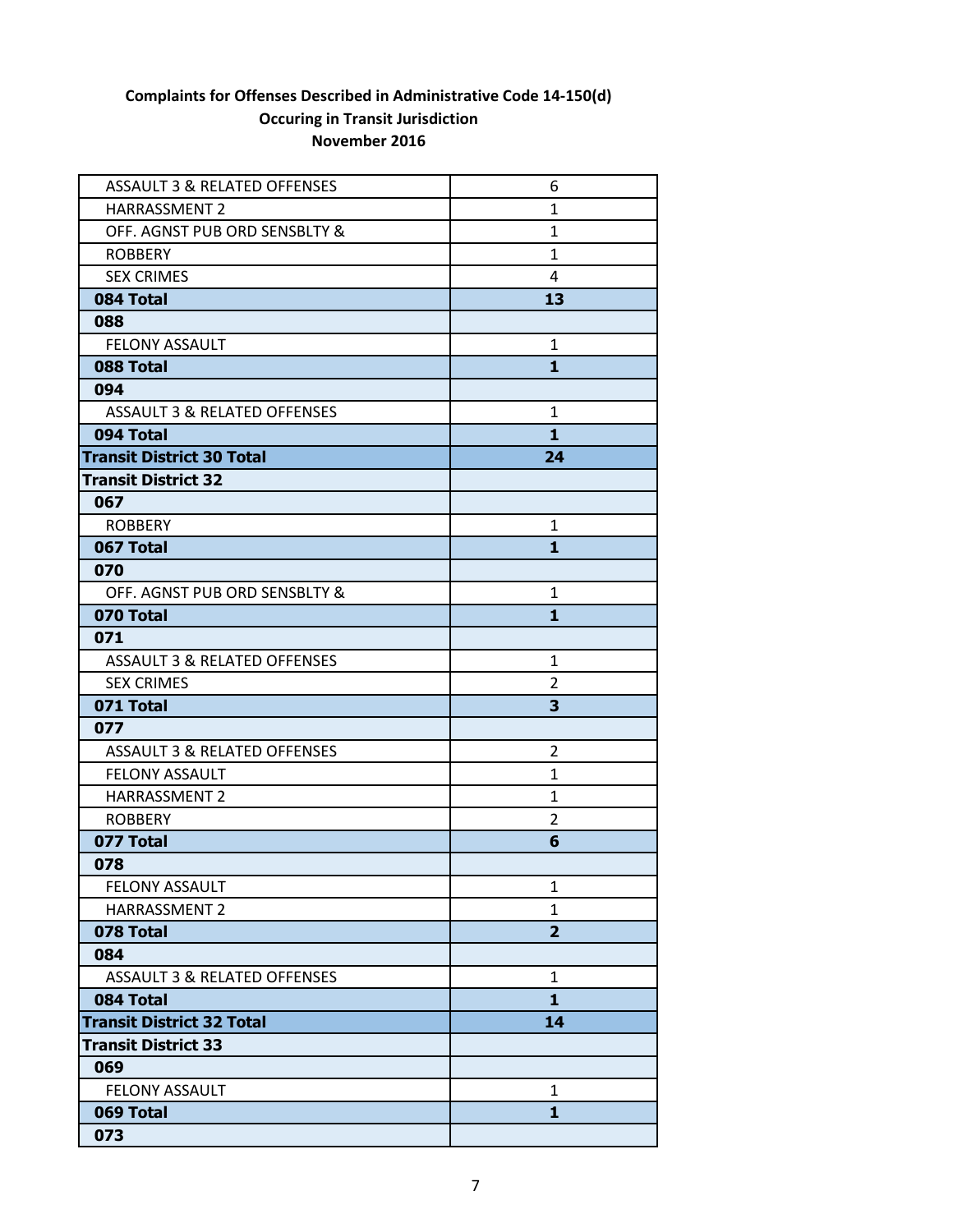| <b>ASSAULT 3 &amp; RELATED OFFENSES</b> | 3                       |
|-----------------------------------------|-------------------------|
| <b>HARRASSMENT 2</b>                    | 5                       |
| OFF. AGNST PUB ORD SENSBLTY &           | $\mathbf{1}$            |
| 073 Total                               | 9                       |
| 075                                     |                         |
| ASSAULT 3 & RELATED OFFENSES            | $\mathbf{1}$            |
| HARRASSMENT 2                           | $\overline{2}$          |
| <b>ROBBERY</b>                          | 2                       |
| 075 Total                               | 5                       |
| 079                                     |                         |
| <b>ASSAULT 3 &amp; RELATED OFFENSES</b> | 2                       |
| <b>ROBBERY</b>                          | $\mathbf{1}$            |
| 079 Total                               | 3                       |
| 081                                     |                         |
| ASSAULT 3 & RELATED OFFENSES            | 1                       |
| <b>FELONY ASSAULT</b>                   | 1                       |
| 081 Total                               | $\overline{2}$          |
| 083                                     |                         |
| <b>HARRASSMENT 2</b>                    | $\overline{2}$          |
| <b>ROBBERY</b>                          | 1                       |
| <b>SEX CRIMES</b>                       | 1                       |
| 083 Total                               | $\overline{\mathbf{4}}$ |
| 090                                     |                         |
| OFF. AGNST PUB ORD SENSBLTY &           | 1                       |
| <b>ROBBERY</b>                          | 2                       |
| 090 Total                               | 3                       |
| 094                                     |                         |
| <b>ASSAULT 3 &amp; RELATED OFFENSES</b> | 2                       |
| <b>FELONY ASSAULT</b>                   | $\mathbf{1}$            |
| <b>HARRASSMENT 2</b>                    | 2                       |
| 094 Total                               | 5                       |
| 104                                     |                         |
| <b>ASSAULT 3 &amp; RELATED OFFENSES</b> | 1                       |
| <b>SEX CRIMES</b>                       | $\mathbf{1}$            |
| 104 Total                               | $\overline{2}$          |
| <b>Transit District 33 Total</b>        | 34                      |
| <b>Transit District 34</b>              |                         |
| 060                                     |                         |
| <b>SEX CRIMES</b>                       | 3                       |
| 060 Total                               | 3                       |
| 061                                     |                         |
| <b>BURGLARY</b>                         | 1                       |
| <b>FELONY ASSAULT</b>                   | $\overline{2}$          |